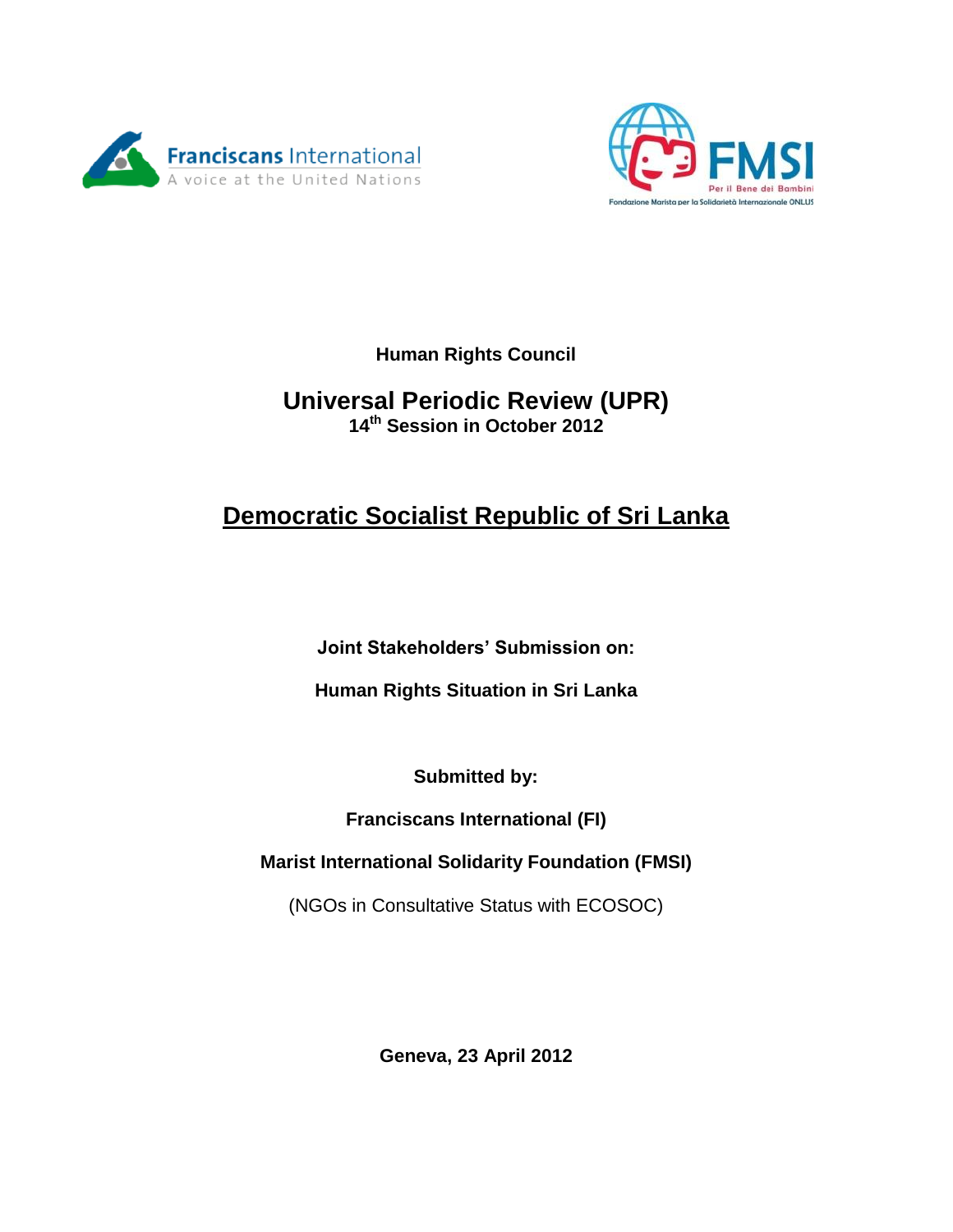1. This stakeholders" report is a joint submission of Franciscans International (FI) and Marist International Solidarity Foundation (FMSI). The report highlights key concerns related to: **1) Internally Displaced Persons (IDPs); 2) peace and reconciliation; 3) urban slums and adequate standards of living; 4) domestic and migrant workers and trafficking in persons; 5) the rights of the child; and 6) the rights of persons with disabilities**.

2. FI is a faith-based International Non-Governmental Organization (INGO) in General Consultative Status with the United Nations Economic and Social Council. It was founded in 1982 to bring to the UN the concerns of the most vulnerable.

3. FMSI is a faith-based International Non-Governmental Organization (NGO) in Special Consultative Status with the United Nations Economic and Social Council. This NGO has a special focus on promoting the rights of children. The Organization was established in 2007 in Italy as a Not-for-Profit Organization with a Social Purpose (FMSI-ONLUS) and has a presence in eighty countries.

# **I. Internally Displaced Persons**

## **Background**

4. In 2008, the Government of Sri Lanka accepted the UPR recommendation to ensure the return and restitution of the housing and lands of IDPs.<sup>1</sup> Sri Lanka also agreed to ensure the protection and safety of IDPs while safeguarding the right to return and to restitution<sup>i</sup>. However, the situation regarding IDPs continues to be a concern, especially with regards to the resettlement scheme, essential social services, housing, health care, food, maternal and child malnutrition, physical security of IDPs, access to livelihoods and restrictions imposed by the authorities.

# **Current Challenges**

5. We recognize that the Government has made efforts to address IDP issues. However, there are concerns regarding the absence of clear policy development and the implementation of welfare, return, relocations and resettlement of IDPs. There is lack of transparent consultation with the affected populations and civil society organizations. As a result, some of the IDPs are claiming that they are forced to resettle in locations other than their place of origin. In certain cases, IDPs have been unable to visit their places of origin which are currently occupied by the state for military or economic purposes, or due to land mine contamination.

6. To date there are still around 120,000 IDPs who live either in camps, welfare centers or with host communities. The reason for ongoing displacement is the slow release of land for de-mining purposes, the occupation of vast tracts of land by the state for military and economic purposes, the low levels of infrastructural development in return areas and feelings of insecurity and lack of services and social welfare in return areas. The Government says that IDPs will cease to exist by the end of 2012. This claim is inconsistent with the ongoing occupation of 17.5 GN divisions in the Northern Province, as well as in Trincomalee, and as yet no timeframe has been established for the release and return of the land to its original occupants. The Government also fails to give adequate attention and resources to alternative solutions for those who do not wish to return, forcing them instead to accept current resettlement options.

7. The Government has proposed relocation to a new site in Thimbili, Kombavil for the remaining 5,000 IDPs in Menik Farm camp, despite the fact that the large majority of them do not want to relocate there. Instead, they would like to return to their places of origin as soon as possible. In the meantime, they would like to have the freedom to move in and out of Menik Farm without applying for passes and to receive visitors from outside. Families that had been relocated to Kombavil are now afraid that they have missed the opportunity to return to their places of origin. It is difficult for the IDPs to make a decision whether or not to accept the proposal from the Government since they are not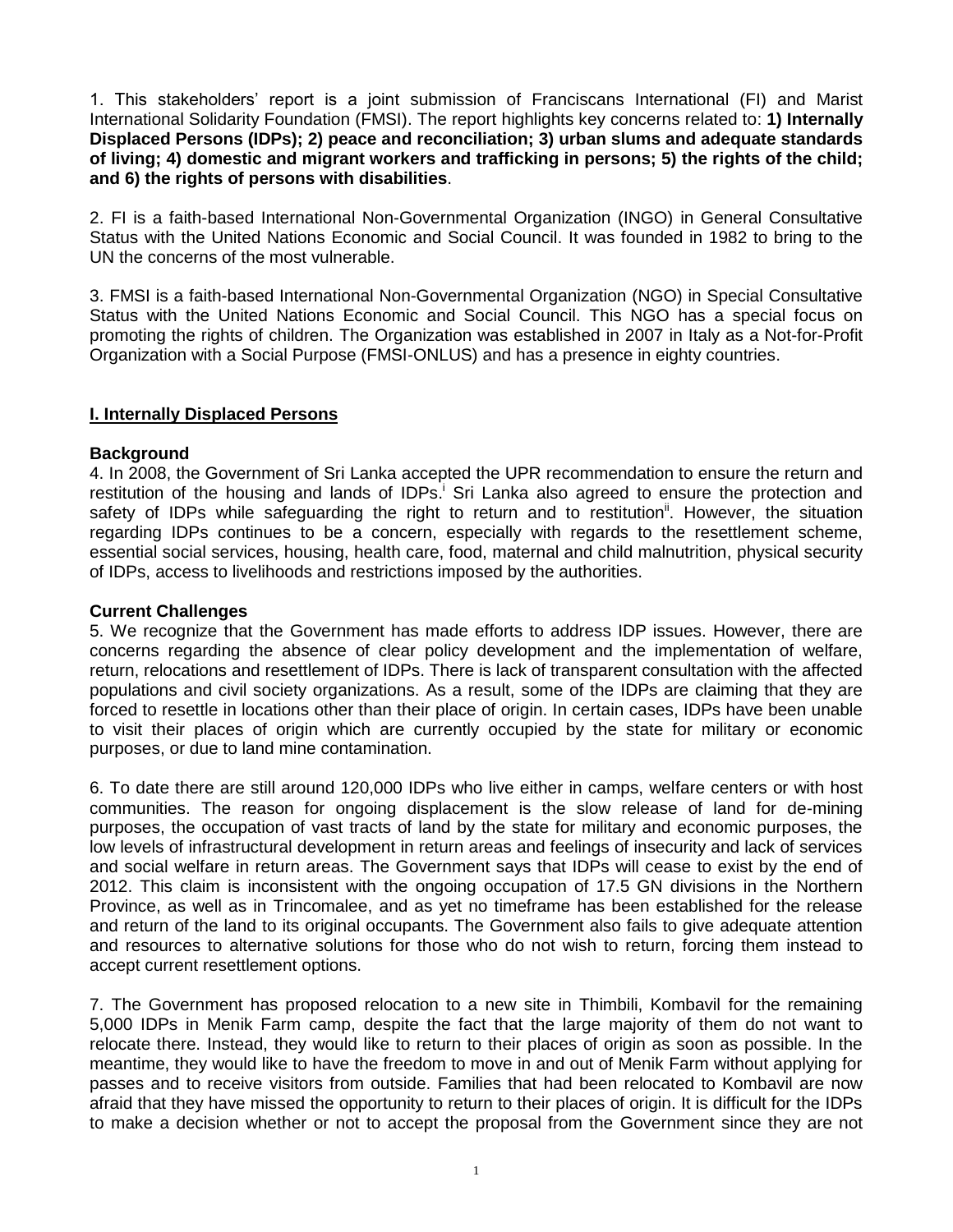provided with full information about the possibility of returning to their homes. This resettlement policy is supposed to fulfill the Government"s target before the end of 2012. It is alleged that the Government has also put pressure on these families and made commitments for assistance which have not yet been met.

8. While commending the construction of permanent houses for IDPs, we note that the progress to date has been slow. There are some other concerns regarding the distance between resettlement to schools and hospitals, as in the case of Thimbili, Kilvely GS divison and Puthukudiyiruppu AGA division, Mullaittivu. The traditional livelihood of IDPs is not taken into account in deciding the resettlement area and small, elderly and landless families are not given equal consideration in the allocation of settlements.

9. The military is dominating the reconstruction of the Northern Province with an increased role in the local economic life, control of land, growing involvement in agricultural and commercial activities and heavy militarization of the province<sup>ii"</sup>. The expansion of military control has created a situation of fear and insecurity among the people in the displaced communities.

10. Displaced communities have alleged that rather than their property being protected, it has been allowed to be looted and destroyed. As an example, this was reported across Mannar district including in Andankulam GN division, that even after the returnees saw their property, during their stay in transit locations the tiles, doors, window frames and other properties were taken from their houses. The military was also observed to be transporting sand out of return villages, taken from land where people"s homes used to stand, The military in some cases rounded up boats, painted over the identifying marks and then re-distributed them.

11. The report of the *Lessons Learnt and Reconciliation Commission* (LLRC) has made concrete recommendations linked to the IDPs in Chapter 6: Observation and Recommendations on Land Issues: Return and Resettlement<sup>iv</sup>.

# **12. We recommend the Government of Sri Lanka to:**

- 1. Make the return of IDPs to their houses and lands a priority in compliance with international standards, otherwise provide them with adequate interim housing and facilitate their reintegration in the new resettlement areas;
- 2. Adopt necessary measures to safeguard the human rights of IDPs, including women and children, and provide full access to human rights and humanitarian organizations in assisting them;
- 3. Adopt a policy to establish stabilization measures within IDPhost communities and ensure protection and security in IDP camps;
- 4. Provide information in the language understood by IDPs to reduce any sense of insecurity due to lack of information about various policies and ongoing plans for their resettlement;
- 5. Implement the recommendations of the *Lessons Learnt and Reconciliation Commission*  $(LIRC)$  with regards to IDPs, especially on the inalienable right to land based on the bipartisan understanding that "restitution of land to displaced persons in Wanni and Jaffna and persons who lost agricultural land in the Northern Province, and in the Eastern Province and homes in the Threatened Villages' is recognized as a national issue and would not be used as a tool by political parties<sup>vi</sup>.

## **II. Peace and Reconciliation**

# **Background**

13. In its UPR in 2008, the Government of Sri Lanka accepted recommendations and gave commitments with regards to peace and reconciliation, especially with regard to the eradication of discrimination against ethnic minorities in the full enjoyment of human rights, it, the implementation of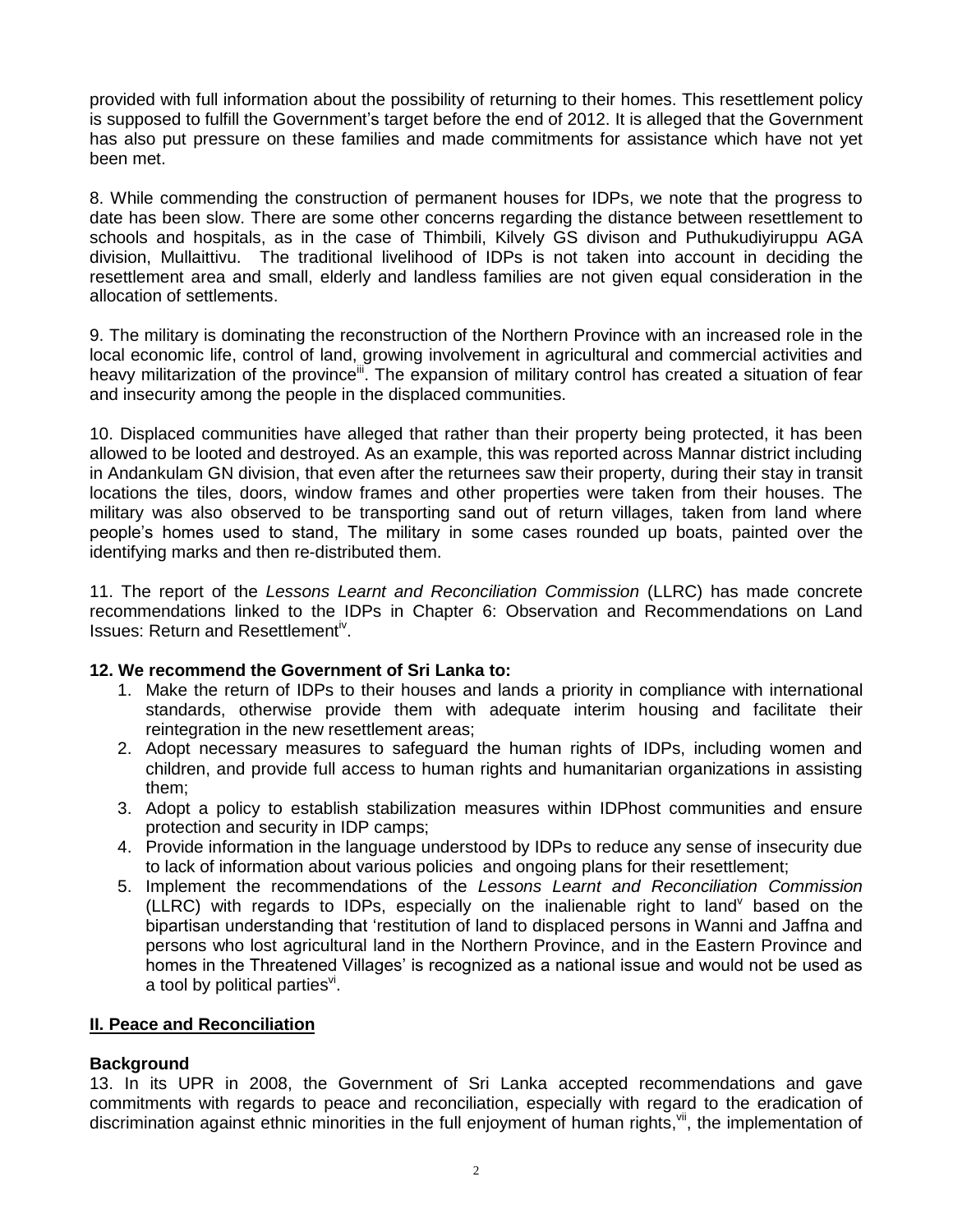a bilingual policy for the security forces, police and public service, ill and the introduction and development of a human rights curriculum in the educational system to nurture a culture of human rights<sup>ix</sup>. Sri Lanka also gave a commitment to implement the 13<sup>th</sup> amendment to the Constitution<sup>x</sup>. LLRC reiterates that any credible and sustainable process of reconciliation requires the creation of an environment which respects, promotes and protects people"s right to freely engage in observing their religion and other freedoms, including access to places of religious worships within the High Security Zones.<sup>xi</sup> The LLRC recognizes the marginalization felt by the Tamil people due to deficiencies in the implementation of the language policy. Therefore, LLRC recommends that Sinhala and Tamil languages should be made a compulsory part of the school curriculum. It has also pointed out that in order for Sri Lanka to be a trilingual nation by the year 2020, necessary budgetary provisions must be made available for teacher training as a priority.<sup>xii</sup>

# **Current Challenges**

14. Though identified as a priority, the adoption of the National Action Plan (NAP) on the Protection and Promotion of Human Rights 2011-2016<sup>xiii</sup> has fallen short of full and proper engagement of civil society groups. There was no concurrence of the civil society participants who were involved in the process of formulation. Xiv Pledges were made to develop human rights machinery and capacitybuilding in its national institutions to implement the human rights instruments, such as the introduction of a human rights charter as a pledge in 2006. However, there seems to be no progress on this from the Government, including engagement of the public and all the relevant stakeholders in developing the charter.<sup>xv</sup>

15. As in March 2012, Sinhala Patriotic songs are played in the camps each morning and can be heard by the surrounding villages. The army is also present in all aspects of life such as religious ceremonies, commercial and agricultural activity, and even on the welcome signs in villages. They are also present in the newly established high security zones, where they conduct regular patrols after 6pm. At times the army has taken over the powers and functions of the police in the north. The Governors of North and East Provinces are retired army personnel appointed by the president, while the GA of Trincomalee district is a Navy officer. The Army"s Civil Affairs Department continues to carry out the civil administration of the area. The Civil Administration in the north is not yet restored. The people in northern areas require permission from the army for any gathering or function. There is continued presence of security forces in all villages in the north. There has been an increase in the fortified camps of the armed forces which indicates an increase of militarization.

16. While commending the government's efforts to hold local elections in the north and east, the  $13<sup>th</sup>$ amendment to the Constitution is not yet effectively implemented. The majority of people do not have adequate information regarding all the candidates in the appropriate language. Some candidates were not allowed to campaign. The local population could not express concerns regarding armed groups terrorizing and intimidating the civilians. Such conditions are not conducive to free and fair elections. Despite the complaint of the Chief Minister of the Eastern province that they have no powers in the administration of the province, one can note the reduced financial allocations for development of the provinces. In addition, Urban Development authorities are kept under the Defense Minister and most of the development plans are made by the Defense Secretary and Presidential Task Force. Together they control all development projects in the area. There is little consideration for the rule of law and its application as elected bodies have no decision-making powers.<sup>XVI</sup>

17. Even though Tamil is recognized as a national and official language of Sri Lanka, the people of the North and East provinces still face barriers in accessing services from public institutions. Sinhala is still used as the main language of communication in Tamil-speaking areas. This is against the Constitutional obligation to recognize the equal status of Sinhala and Tamil as official languages, with English as the link language.<sup>xvii</sup> Yet government departments and institutions in Tamil speaking areas do not receive letters, communications and information in Tamil. It has been further noted that in Colombo, while holding meetings for mixed groups of education officers and principals, all instructions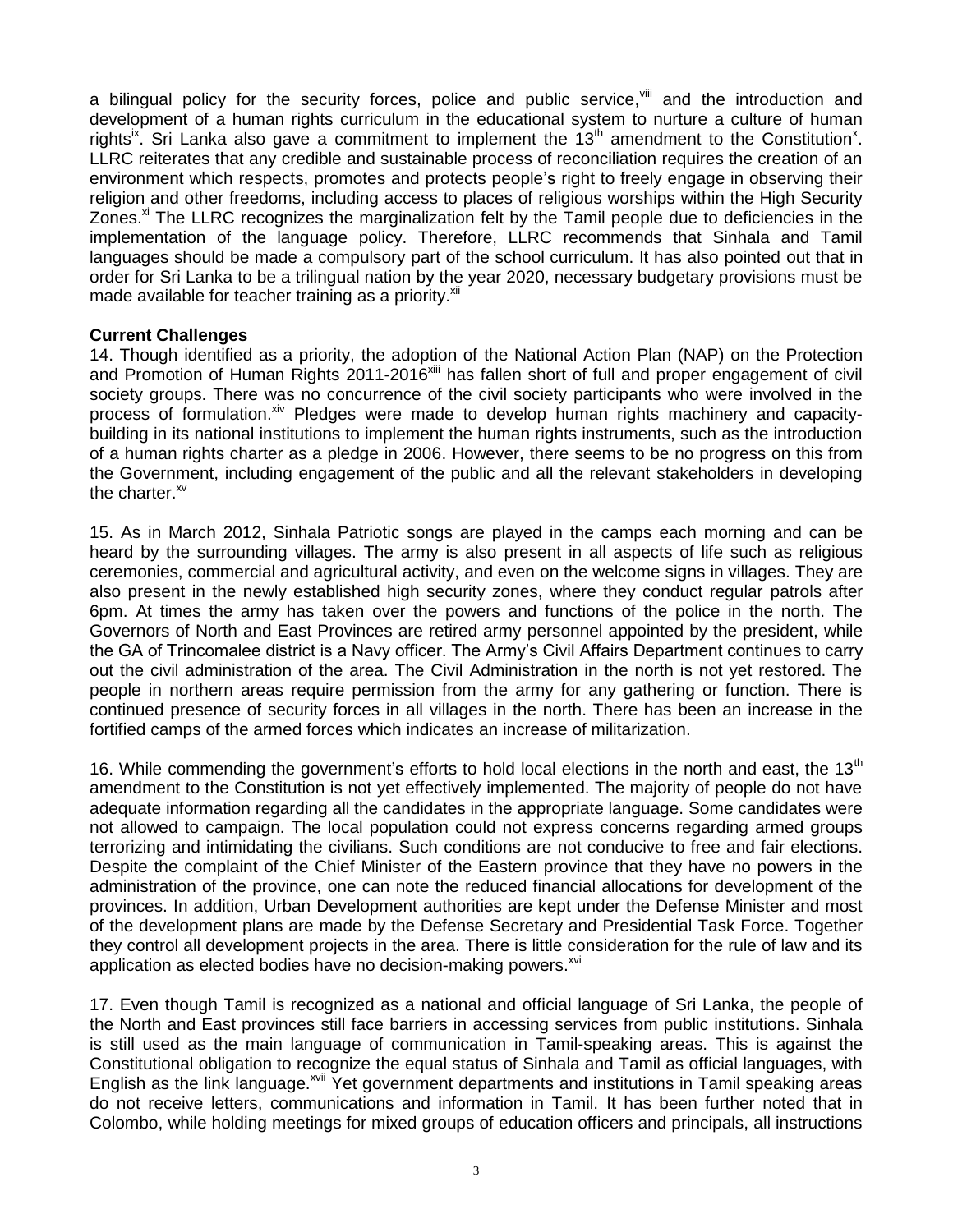and communications are delivered in Sinhala only without any interpreter available. At public functions the National Anthem, announcements, police work, names of villages and road directions are very often carried out only in Sinhala.

# **18. We recommend the Government of Sri Lanka to:**

- 1. Engage all relevant stakeholders in the implementation process of the NAP on Human Rights, and ensure that it is developed within a timeline with clearly delineated roles and responsibilities for each stakeholder in compliance with international human rights principles;
- 2. Engage all relevant stakeholders in the drafting of a Charter of Human Rights;
- 3. Take action to implement fully the  $13<sup>th</sup>$  Amendment of the Constitution with a commitment to restore powers of administration to the proper civil authorities, including the restoration of responsibility for law and order to the police;
- 4. Withdraw the armed forces from all political appointments, civil administration and commercial activities in Northern and Eastern Provinces;
- 5. Ensure the use of Sinhalese and Tamil as the official languages in all public administrations, including in all public services;
- 6. Ensure the freedom of movement and the freedom of assembly for all citizens and remove the existing restrictions for human rights and humanitarian organizations to access and work in the conflict-affected areas.

# **III. Urban Slums and Adequate Standard of Living**

## **Background**

19. In the UPR in 2008, Sri Lanka made voluntary commitments to continue its development strategy which provides for social protection while promoting local values, people-oriented development<sup>xviii</sup>and respect for human rights. Xix The government also stated that Free Education has provided people in rural areas and in socio-economically disadvantaged areas with greater access to employment, and that the overall aim of the national education policy is to ensure universal access to quality education. The adult literacy rate in the country is relatively high at 90.7 per cent. Education at primary and secondary level is free and compulsory throughout the country, and third level education is also free.

20. In spite of these commitments, the slum<sup>xx</sup> dwellers in Sri Lanka continue to live in poverty and their basic needs are not met. In 1975, during the Non Aligned Summit Conference, the slum dwellers living within the vicinity of Colombo Airport through to the Bandaranaike Conference Hall where the Non Aligned Summit Conference was held were removed and dumped in a swamp area in squalid conditions unfit for human habitation. Eviction was carried out with no prior notice. As of today, this unhealthy environment has grown into a densely populated slum area called "Summitpura" in Colombo 15, and has become a breeding ground for corruption range of criminal activities, including drug dealing, prostitution, violence and contract killing.

21. Slum dwellers also include people who have drifted from villages to the city driven by utter poverty due to the lack of any means of livelihood. This is a result of inadequate development of agriculture and infrastructure as well as a lack of rural livelihoods outside the agricultural sector. Rather than making much needed rural investment, the Government supports big business in the form of fertilizer companies according to whose instructions the Irrigation Department controls the water supply to the farmers and provides only for a limited period which is inadequate for the control of weeds so farmers are compelled to purchase weedicides from the fertilizer companies. These slum dwellers face multiple displacements due to the Government"s development plans. They are of diverse ethnicities and religions and represent the various languages spoken in Sri Lanka.

## **Current Challenges**

22. The Government has failed to provide for the basic needs of the people living in the slums. As a consequence, children living in the slums drop out of school at very early stages and become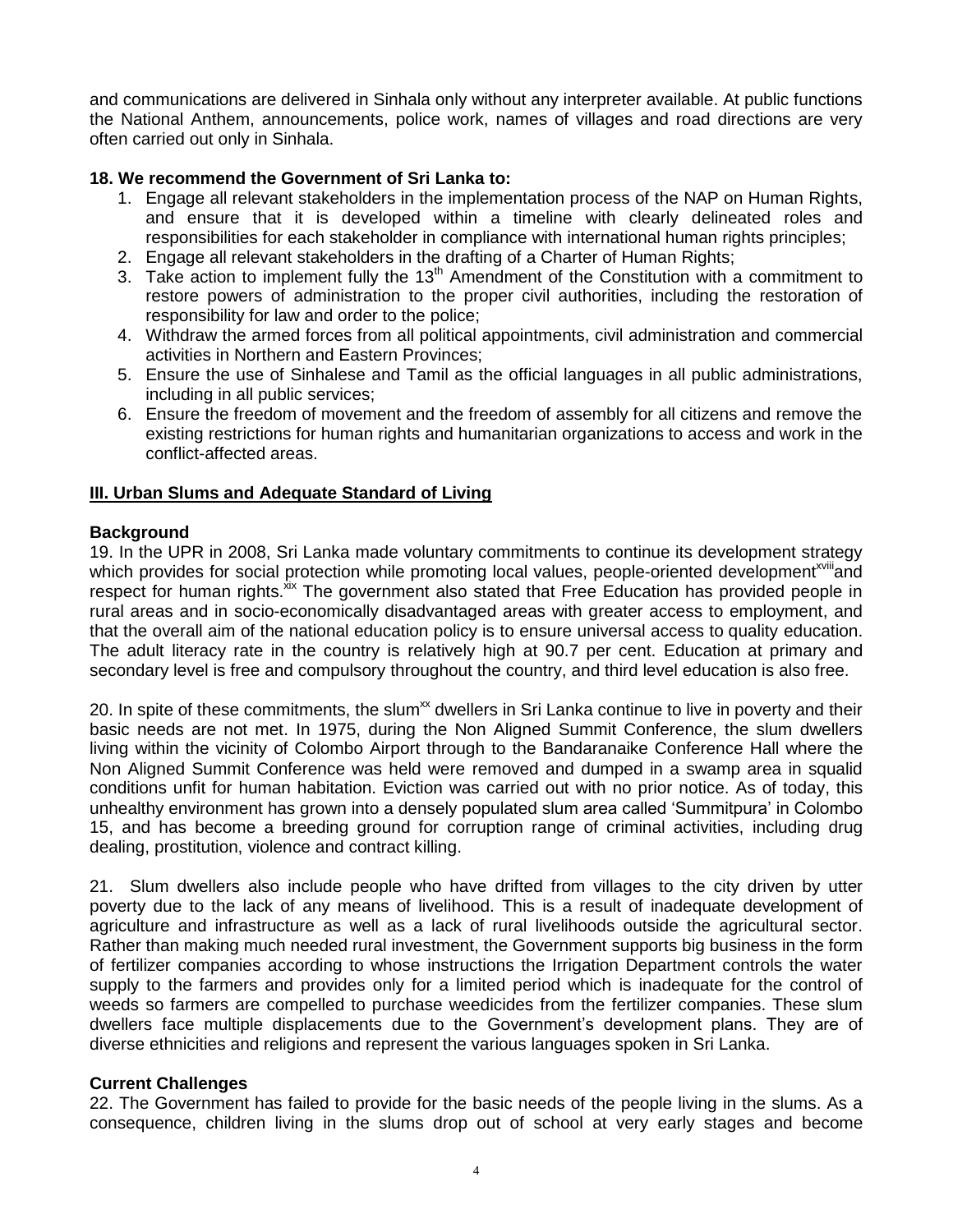labourers along with their parents working in whole-wale market, fish markets, tea packing factories and as domestic workers. The basic human rights of these people to housing, education, health and sanitation, security, economic and social rights are being neglected. They have documents to prove their residency in these slum dwellings. Some of our members have been in contact with these people for more than ten years.

23. In 2008, the slum dwellers in Colombo 2 (Slave Island) were evicted with assurances of better housing in Colombo 9 and put in temporary shelters in Colombo 15. Only those who were able to pay Sri Lankan Rs. 200,000 were given flats in Dematagoda Colombo 9. This was intimated to them only after they were evicted and resettled. The rest still remain in temporary shelters and shanty houses in Colombo 15, near the Kelaniya Bridge, left to fend for themselves and in a worse situation than before. Slum dwellers in Colombo 15, Dematagoda Colombo 9, Kolonnawa and in many other areas have been given verbal notices since October 2011 to vacate the land for development projects for Colombo"s improvement with promises of better living conditions. However, there is no further written information provided to the slum dwellers and no ministry or officials have conducted any public hearing for these people and their housing needs.

# **24. We recommend the Government of Sri Lanka to:**

- 1. Settle the existing slum dwellers and those previously evicted with proper adequate and accessible facilities for housing, health, education and means for income generation;
- 2. Adopt a policy for sustainable and participatory development of urban as well as rural areas in both industrial and agricultural sectors so as to prevent drifting of rural folk to the urban areas.

# **IV. Domestic and Migrant Workers and Trafficking**

#### **Background**

25. In the UPR in 2008, the Government of Sri Lanka accepted the recommendation to enter into further agreement with host countries of its migrant workers.<sup>xxi</sup> In this regard, we commend the adoption of the National Labour Migration Policy for Sri Lanka in 2009 which aims to develop a longterm vision on labour migration, minimize the negative impact and work towards the fulfillment and protection of all human and labour rights of migrants. With regard to the voting rights of migrant workers, the Sri Lankan Constitution quarantees<sup>xxii</sup> that all citizens over the age of 18 years are entitled to voting rights. The 1990 International Convention on the Protection of the Rights of all Migrant Workers and Members of their Families, which was ratified by Sri Lanka in 1996, provides for the right of migrant workers and members of their families to participate in public affairs in their State of origin. Sri Lanka also gave a commitment to address human rights violations related to trafficking<sup>xxiii</sup>.

## **Current Challenges**

26. There is a need for the Government to address the problem of human rights violations and exploitation faced by migrant workers both prior to departure and in receiving countries. It has also noted that there is exploitation by recruiting agents/sub-agents and the existence of poor working conditions. Women in particular are increasingly vulnerable when they migrate and are subject to abuse and sometimes killed. Women are frequently trafficked into the Gulf countries and they do not even have basic migrant workers" rights. Women employees in Free Trade Zones are often compelled to work overtime without consent and suffer from physical stress due to the intensity of the work which affects their ability.

27. We draw the attention of the Government of Sri Lanka to the situation of Sri Lankan migrant workers in the Gulf countries. In 2005, a young girl, Rizana Nafeek aged 17 years, went to Saudi Arabia to work as a domestic worker. Three months later the baby under her care choked while she was feeding it. In June 2007, she was sentenced to death. All efforts nationally and internationally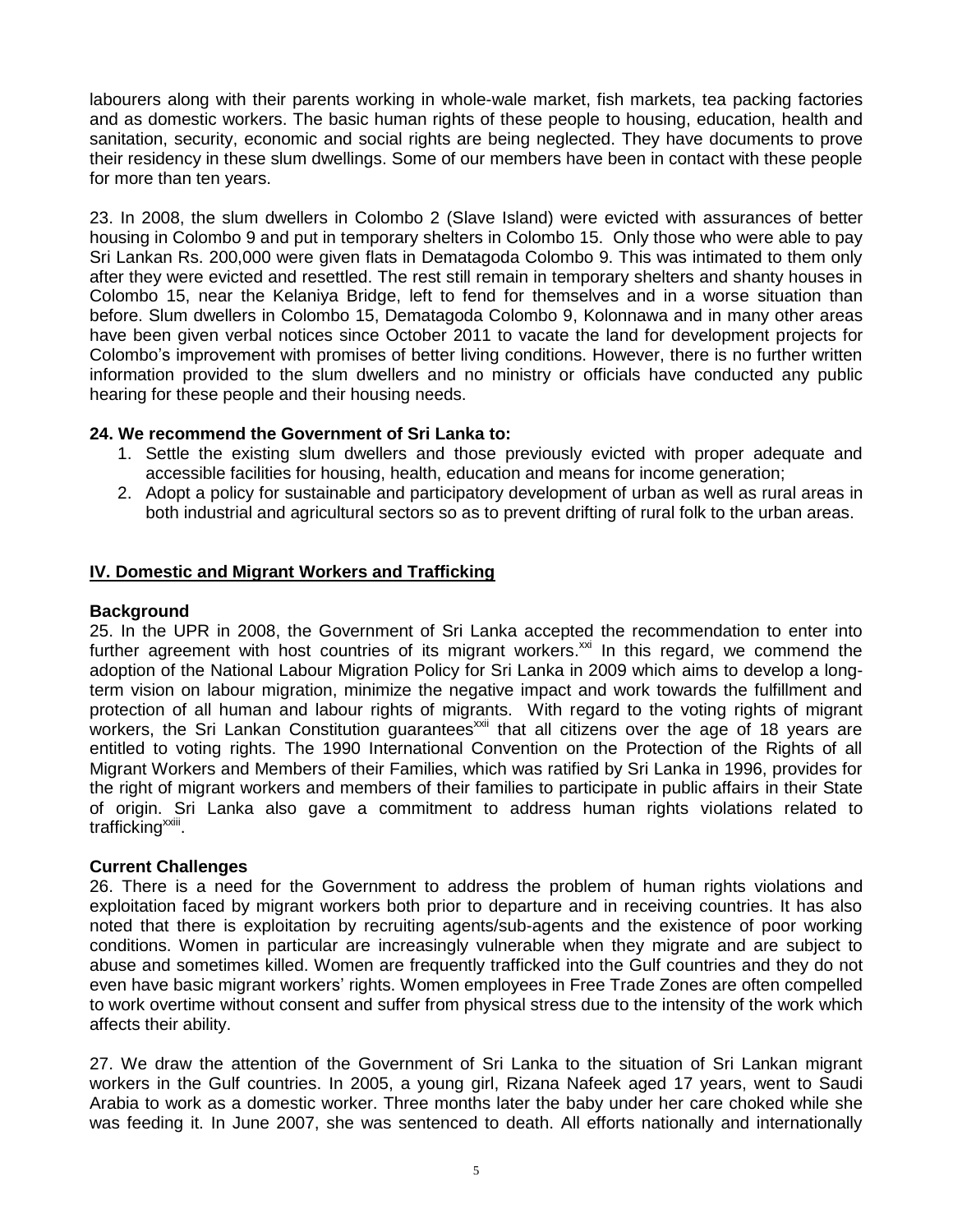were made to obtain a pardon for her, but failed. She now remains in prison awaiting the death sentence. Rizana was alleged to be a victim of trafficking. The agent who was responsible for her trafficking was identified and arrested under the Criminal Investigation Branch of the Police in August 15, 2011. He was sentenced to only two years in prison, while she was given a death sentence.

# **28. We recommend the Government of Sri Lanka to:**

- 1. Ratify immediately the International Convention on the Protection of the Rights of All Migrant Workers and Members of Their Families;
- 2. Ratify and implement ILO Convention No. 189 on Decent work for domestic workers;
- 3. Take measures to effectively implement the National Labour Migration Policy and include the rights of domestic and migrant workers in the National Plan of Action on Human Rights;
- 4. Engage in bilateral talks and agreements with countries hosting its migrant workers and provide uniform support and services to them all, especially to women workers, and provide financial compensation when domestic migrant workers' rights are breached;
- 5. Adopt legislation to give the voting rights for overseas and domestic migrant workers, upholding their right to participate in free and fair elections.

# **V. Rights of the Child**

# **Background**

29. During the UPR in 2008, Sri Lanka undertook a voluntary commitment to continue to take steps to safeguard and advance the rights of children through national mechanisms such as the National Child Protection Authority and the Ministry of Child Development and Women"s Empowerment, and actively support international agencies providing such assistance<sup>xxiv</sup>. The Government of Sri Lanka has the important responsibility to revitalize its "free education for all" policy. Many years of war has impacted on the education curriculum and infrastructure especially in the Northern and Eastern regions. Improving school infrastructure, basic school supplies, adequate teacher training and well paid teachers will create interest in teaching and learning and enhance school performance. Special attention should be given to underprivileged children in both city slums and rural schools which are gravely affected by lack of resources. In a post-war period, displacement, poverty and mobility have affected the education of children. This would require financial incentives to enable displaced poor families to send their children to school.

# *Children's Education*

30. "Education for all" is a promise made by all political parties who aspire to form a government in Sri Lanka. However despite the political manifestoes and the commitments made towards children"s rights, the reality in the country is a lack of equal opportunities, availability and acceptability in quality education for those in rural and remote areas.

31. The schools in the cities are generally more privileged in infrastructures and resources than in the rural locations. Children in rural areas suffer from low quality of education where some teachers are more concerned about their personal and professional improvement by applying for a position in a city school rather than focusing on their classes. Additionally, due to the highly competitive nature of the education system, parents are obliged engage extra-help in the form of extra-tuitions. As result, the children are deprived of their right to "rest, leisure and play" (article 31, CRC).

32. There is a lack of a visionary planning, implementation and stability within the education system in Sri Lanka, because every time there is a change in the government with a new minister of education, changes are carried out to the existing educational system. This results in the children facing several changes in the system during their schooling career and they develop a lack of interest in learning due to these changing education patterns. While free education up to the university level is offered by the government, in reality children do not enjoy its benefits due to the various disruptions they endure.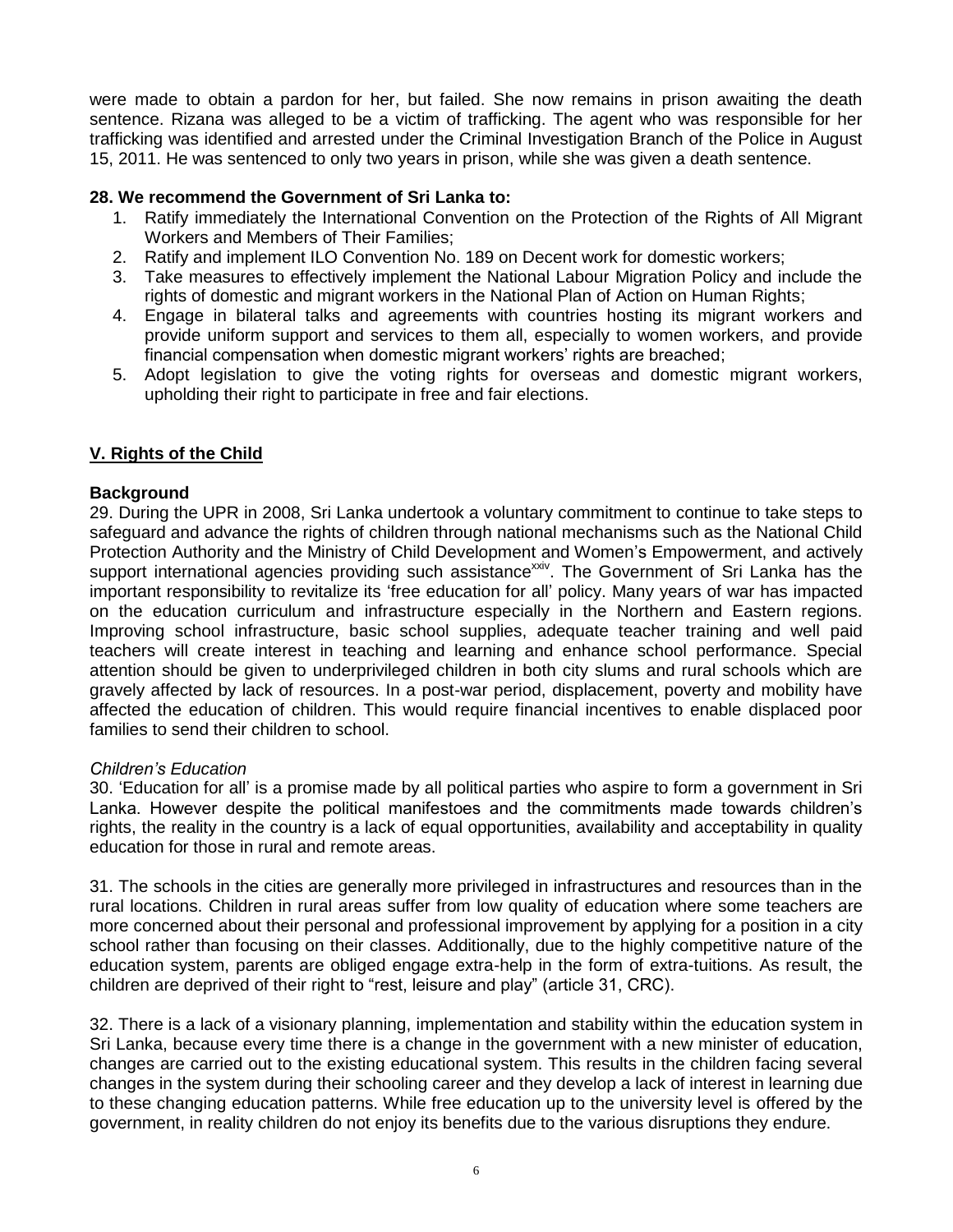33. The impact of the war on children from Northern and Eastern provinces continues to impact the little ones with post-traumatic stress disorders. These Post-Traumatic Stress Disorders (PTSDs) are hampering the children"s normal mental growth, experiencing fear in situation of darkness, especially when alone, suffering from nightmares and disturbance during sleep, they are very easily startled and frightened at the sound of fire crackers or the sight of a helicopter, coupled with lack of concentration. There is very little help provided for these children to help them.

# **34. We urge the Government of Sri Lanka to:**

- 1. Develop a consistent National Education Policy (NEP) to address the challenges and changing needs in providing quality education which includes infrastructure and human resources, especially in the rural areas and areas affected by the conflicts, along with financial incentives for poor families to send their children to school;
- 2. Ensure school teachers are well-trained and well paid in both rural and city schools;
- 3. Implement the Lessons Learnt and Reconciliation Commission (LLRC) recommendations made towards Children, especially in their education and in providing schools, teachers, school supplies, financial and other forms of support;
- 4. Provide medical support to children suffering Post-Traumatic Stress Disorders, the consequence of armed conflicts.

# *Child Sexual Abuse*

35. We are gravely concerned about the increasing cases of child sexual abuse in Sri Lanka. Report from the National Child Protection Authority indicates that nearly 20% of boys and 10% of girls are sexually abused in their own homes at the hands of parents, relatives and in schools. Sexual abuse is attributed to reasons such as: the absence of mothers from home because they working abroad, lack of sex education, proliferation of pornography on the internet and, media, tourism, prostitution, alcohol or drug addiction and stress.

36. The low level of child protection, high level of family fragmentation and strong promotion of tourism have contributed to the growth of an industry that has resulted in the sexual exploitation of children. In Sri Lanka, the exploitation of boys appears to be greater than that of girls, and the majority of boys being exploited in prostitution serve the tourism industry. Yet child sexual abuse is not discussed openly. Girls are blamed for being "loose" or having unreliable parents, and boys who are abused are generally ignored. Families are reluctant to report their children"s sexual abuse because of shame, reluctance to get involved in court proceedings or pressure from influential people to ignore the offence.

37. We are concerned that in spite of rampant sexual exploitation of children, there is scanty information available on sex abuses in this post-war period. This makes it difficult to assess what achievement Sri Lanka has made in combating child sexual abuse and what challenges it still faces. Formal research outside academia has been scarce and of mixed quality. Relatively little research has been conducted, and most of it is not recent. In spite of efforts by the Sri Lankan Tourist Board in collaboration with UNICEF, to launch a zero tolerance policy action plan against child sex tourism, not much has been achieved.

## **38. We urge the Government of Sri Lanka to:**

- 1. Conduct a comprehensive reporting and recording system for child sexual abuse cases to facilitate the protection of children against sexual abuse in all its forms.
- 2. Protect children who report being abused and ensure the prosecution of abusers, and establish rehabilitation programmes for both victims and offenders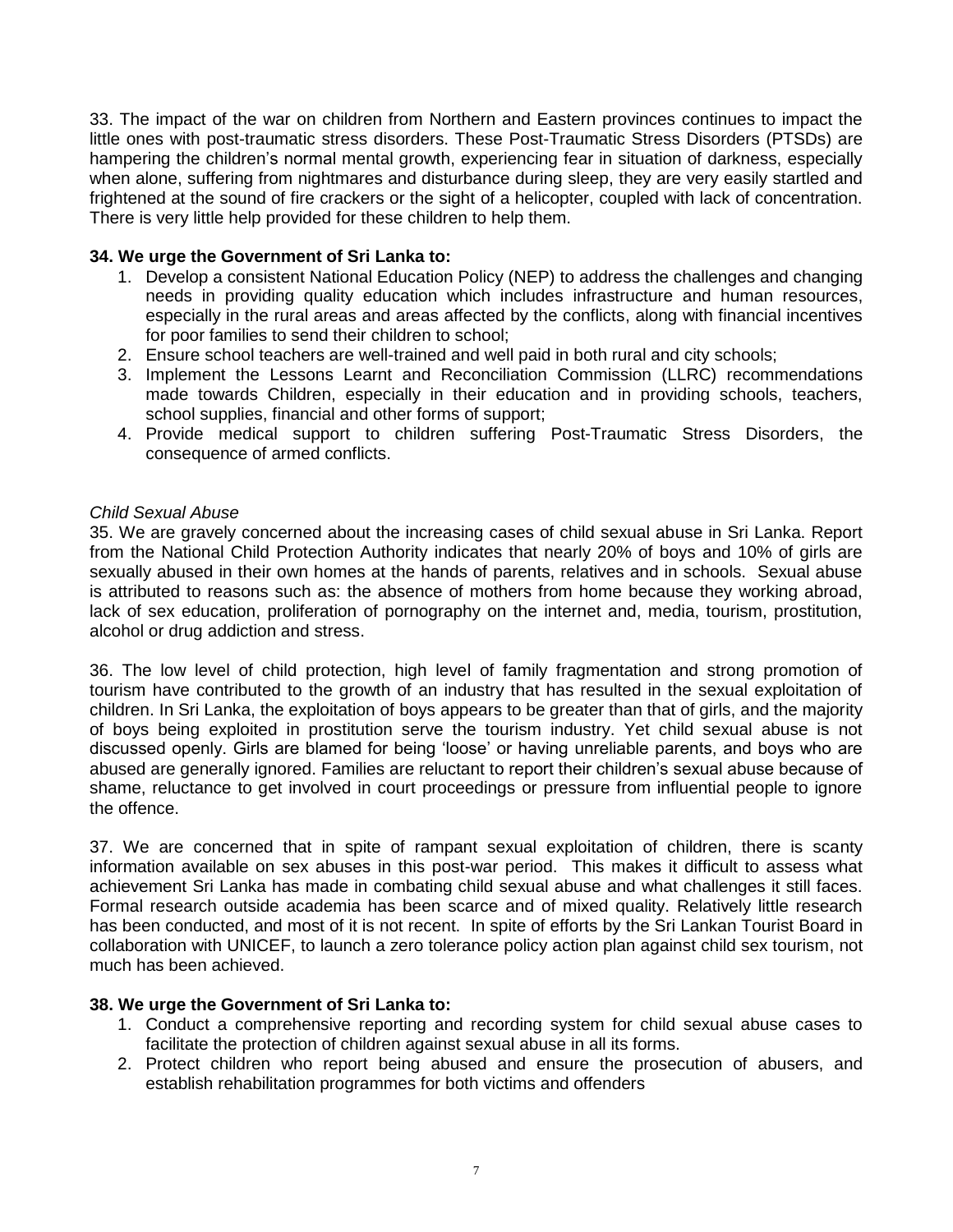3. Introduce campaigns against child-sex tourists; launch national programmes that draw attention to child sexual abuse, and train medical staff, law enforcement officials, lawyers and judges in proper handling of victims of sexual abuse or exploitation.

# *Physical abuse*

39. Although corporal punishment is prohibited in the education Circular No. 11/2001 of 30 March 2001<sup>xxv</sup> the legislation has not been amended accordingly. The incidence of the physical abuse of children in Sri Lanka occurs in multiple situations: at home and by parents as a form of punishment to the child for something they have done wrong; by a parent under the influence of alcohol and by parents who vent their frustration and anger on the child. At school corporal punishment is commonly carried as a corrective measure.

40. In the South Asia Forum for ending violence against children, the Commissioner of the Probation and Child Care Services of Sri Lanka stated that physical abuse was the type mostly commonly seen in Sri Lanka and while it did not belong to one particular ethnic group, it was seen mostly within families faced with internal conflict and low social and economic background.

# **41. We urge the Sri Lanka Government to:**

- 1. Put an end to corporal punishment and find alternative corrective measures that promote respect and the dignity of the child;
- 2. Encourage the reporting of physical abuse cases and ensure they are investigated and offenders prosecuted.
- 3. Implement without delay General Comment No. 8 of the Committee on the Rights of the Child, relating to corporal punishment (para.42)

## *Post Traumatic Stress Disorders*

42. Three decades of ethnic conflict in Sri Lanka is noticeable in the prevalence of psychological illness among people in the Northern and Eastern regions. The Tsunami in 2004 has also traumatized the inhabitants of the Southern coastal belt and the Eastern region. The effect of these incidences is seen in children, adults, families, and in the communities. Epidemiological surveys show that civilians have experienced widespread trauma displaying high levels of anxiety, fear, depression, Posttraumatic Stress Disorder (PTSD), relationship problems, alcohol, drug abuse and suicide. At the community level, the cumulative effect of war is collective trauma, with a general tendency to mistrust, dependence, silence, withdrawal, passivity, and lack of motivation. Socially, there is evidence of deterioration in values and ethics with marked increases in child abuse, violence against women, crime, and brutalization.

43. We are concerned that post conflict programmes do not give priority to psychological assistance to children, who are most severely affected by the conflict. As a state party to CRC, Sri Lanka is bound to promote the physical and psychological recovery and social integration of children who have been victims of any form of neglect, violence, exploitation, torture or any other degrading treatment or punishment. There is the need to promote the physical and psychological recovery and social integration of these traumatized.

# **44. We urge the Sri Lanka Government to:**

- 1. Acknowledge that Post Traumatic Stress resulting from the conflict is a significant problem and collaborate with NGOs, religious leaders, therapists, family and friends to facilitate the psychological, mental and spiritual recovery of children and their reintegration into society.
- 2. Prioritize children"s needs in any long term national reconciliation process and ensure children"s needs are taken into consideration during the process.
- 3. Pay particular attention to most vulnerable children in displacement camps.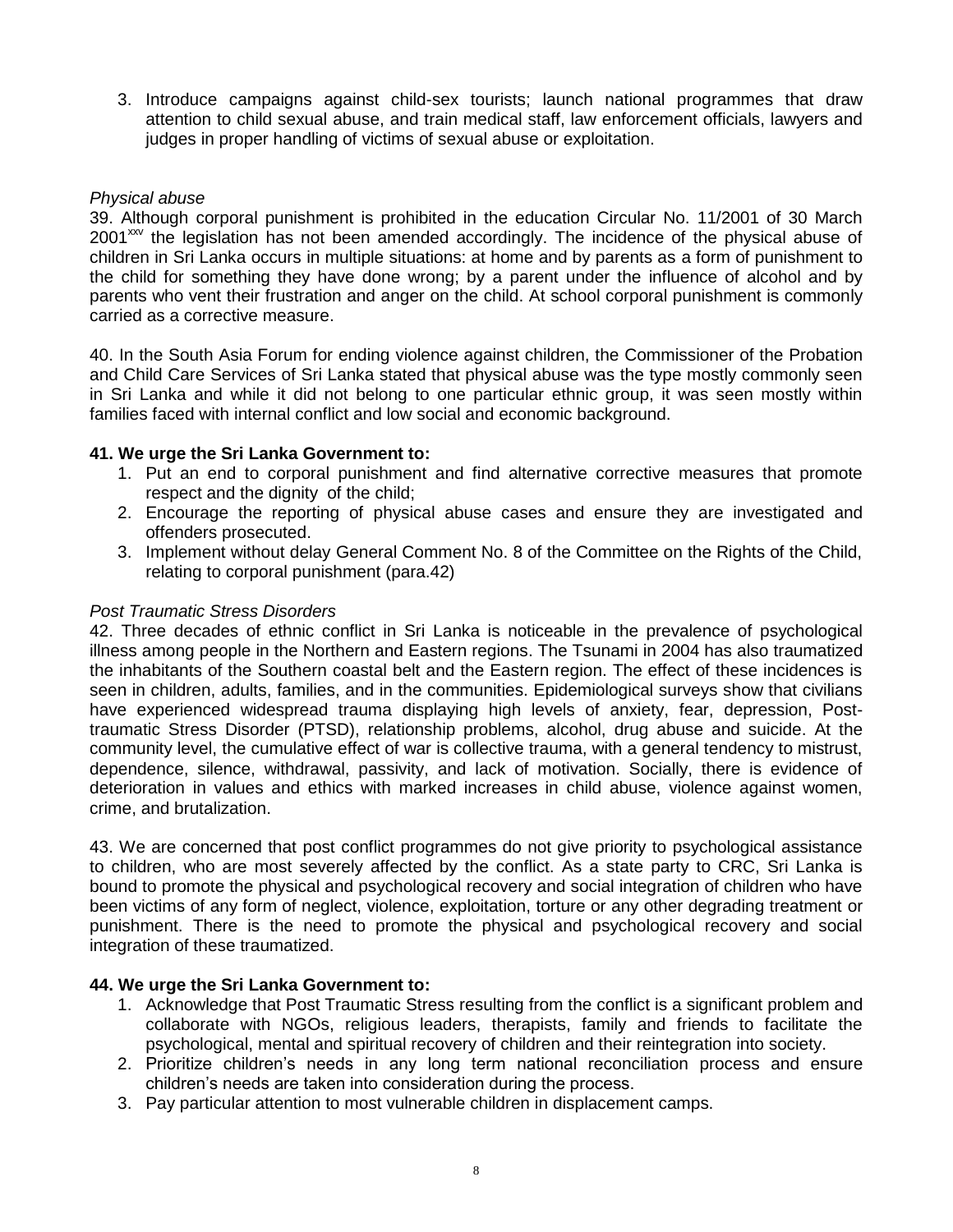# **VI. Rights of the People with Disability**

# **Background**

45. During the UPR 2008, Sri Lanka made the voluntary commitment to "Uphold the rights of persons with disabilities in conformity with the principles of the Convention on the Rights of persons with Disabilities. Measures will also be taken to rescue the rights of persons with mental disabilities."xxvi

# **Current Challenges**

46. The Government of Sri Lanka has formed and created many protective, empowering and uplifting measurementsxxvii for Persons with Disabilities (PWD) in Sri Lanka, but there are limitations and ineffectiveness in the practical situations. The government has signed the Convention on Rights of Persons with Disabilities (30 Mar 2007) but it has not been ratified.

47. The government has planned many supportive programmes<sup>xxviii</sup> for the PWDs in the country. Most of the PWDs receive assistance from the Government as PMA assistance. However, many programmes remain unknown to PWDs and some are not yet implemented.<sup>xxix</sup> In fact each programme concentrates on a selected number of people. The multiplicity of programmes does not address the whole of PWDs cohesively. As well, many PWDs are not aware of the programmes planned/implemented by the civil authorities in the Districts of Kilinochchi, Mullaittivu and Vavuniya.

48. Although the government has passed an extra-ordinary gazette<sup>xx</sup> in the Parliament, the practical implications are not yet evident. Most government buildings<sup>xxxi</sup> and administration centres remain without proper measures taken for the PWDs' accessibility, especially in the North and East. Public transportation is not disability-friendly.

49. It is evident that most of the children with mental disabilities still remain without proper effective Government programmes. The districts of Kilinochchi and Mullaittivu do not have any schools for special-needs children. There are no programmes to support the special-needs children or disturbed persons in these two districts.<sup>xxxii</sup> The district hospitals of Vanni area do not have the capacity or facilities to give assistance to special-needs children's health requirements.

# **50. We recommend the Government of Sri Lanka to:**

- 1. Ratify immediately the UN Convention on the Rights of Persons with disabilities;
- 2. Adopt a national policy and action plan for persons with disabilities without racial, provincial or linguistic discrimination;
- 3. Provide adequate infrastructures and facilities in public buildings for persons with disabilities, especially in the North and East provinces.

 $\overline{a}$ 

i A/HRC/8/46, Conclusion and Recommandation para 82.33

ii A/HRC/8/46, Conclusion and Recommendation para 82.35

iii International Crisis Group, Sri Lanka's North II: Rebuilding under the Military, Asia Report N°220 – 16 March 2012

<sup>&</sup>lt;sup>iv</sup> Sri Lanka Lessons Learnt and Reconciliation Commission (LLRC) Report November 2011, especially recommendations 9.121 to 9.152.

v LLRC Report November 2011, Section 9, para 9.124

vi LLRC Report November 2011, Section 9, para 9.152

vii A/HRC/8/46, Conclusion and Recommendation, para 82.38

viii A/HRC/8/46, Voluntary Commitments of the state under review, para 82.105

 $\frac{1}{2}$  A/HRC/8/46, Voluntary Commitments of the state under review, para 82.112

 $^{\texttt{x}}$  A/HRC/8/46, Voluntary Commitments of the state under review, para 82.103

xi LLRC Report November 2011, Section 9, para 9.116, 9.117, 9.118, 9.119.

xii LLRC Report November 2011, Section 9, para 9.238, 9.239, 9.240, 9.241, 9.242, 9.243, 9.244, 9.245, 9.246, 9.247, 9.248, 9.249, 9.250.

xiii Formally released in December 2011, NAP addresses eight areas: civil and political rights, economic, social and cultural rights, children's rights, labor and migrant workers rights, and the prevention of torture.

xiv Sri Lanka National Report - A/HRC/WG.6/2/LKA/1, para 98. Also read Examining Sri Lanka's Diplomacy Machine, Gibson Bateman, 23 Jan, 2012 available a[t http://groundviews.org/2012/01/23/examining-sri-lankas-diplomacy-machine/](http://groundviews.org/2012/01/23/examining-sri-lankas-diplomacy-machine/)

 $\frac{x}{y}$  Sri Lanka Universal Periodic Review – Report of the Working Group – A/HRC/8/46, para 93.